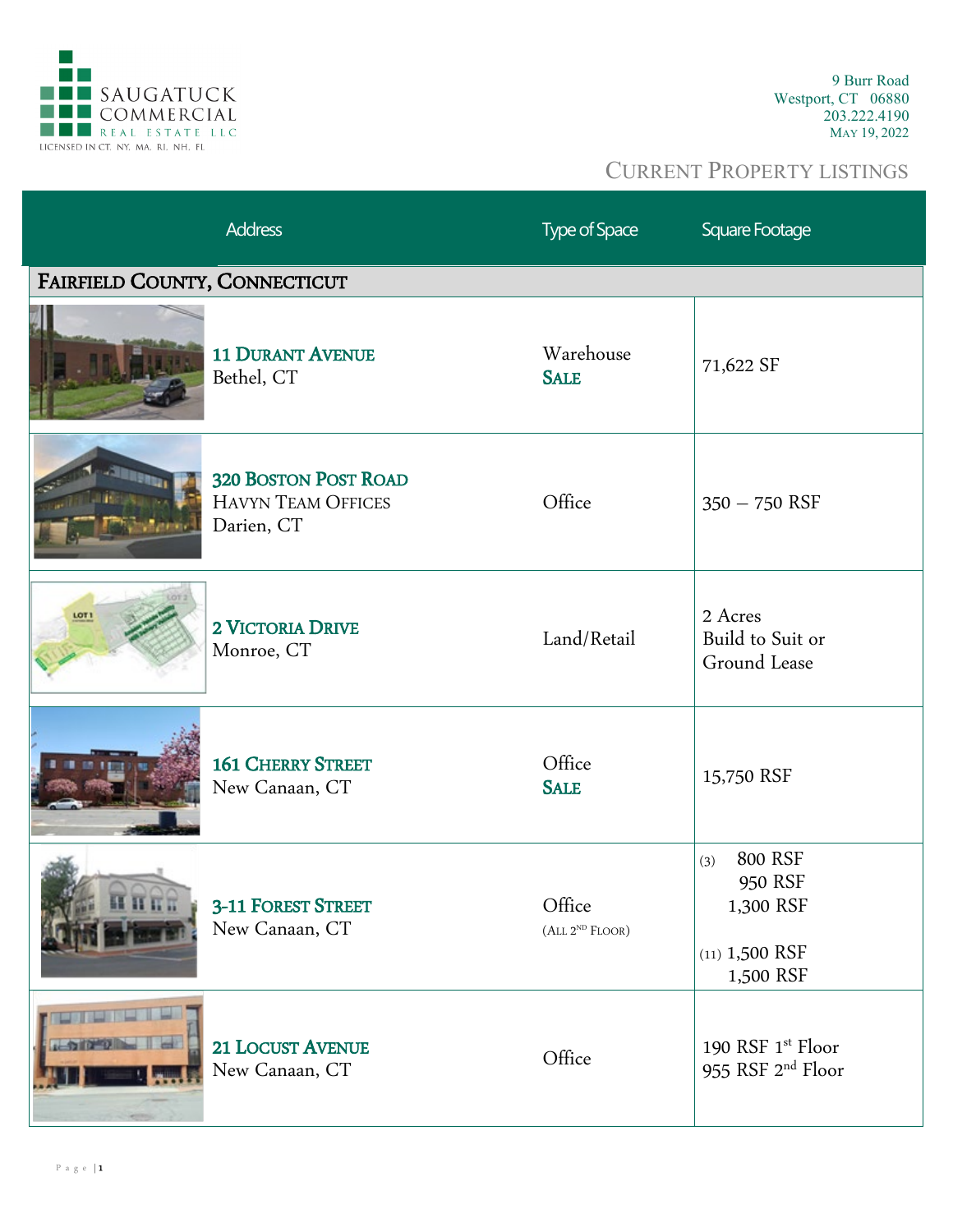

|             | <b>Address</b>                                                       | Type of Space             | Square Footage                                                |
|-------------|----------------------------------------------------------------------|---------------------------|---------------------------------------------------------------|
|             | <b>4 COLONY PLACE</b><br>Norwalk, CT                                 | Office<br><b>SALE</b>     | 2,953 RSF                                                     |
|             | 194 MAIN STREET<br>Norwalk, CT                                       | Office<br><b>SUBLEASE</b> | 2,000 RSF                                                     |
|             | 742-762 KINGS HIGHWAY<br>Southport, CT                               | Office                    | $±1,000$ RSF 2nd Floor<br>$\pm 800$ RSF 3 <sup>rd</sup> Floor |
|             | <b>2200 ATLANTIC STREET</b><br>1 Harbor Point Square<br>Stamford, CT | Fitness                   | 10,238 SF                                                     |
| presta ey 2 | <b>800-816 EAST MAIN</b><br>Stamford, CT                             | Retail                    | 1,000 SF                                                      |
|             | 300 MAIN STREET<br>Stamford, CT                                      | Retail/Restaurant         | 12,000 SF                                                     |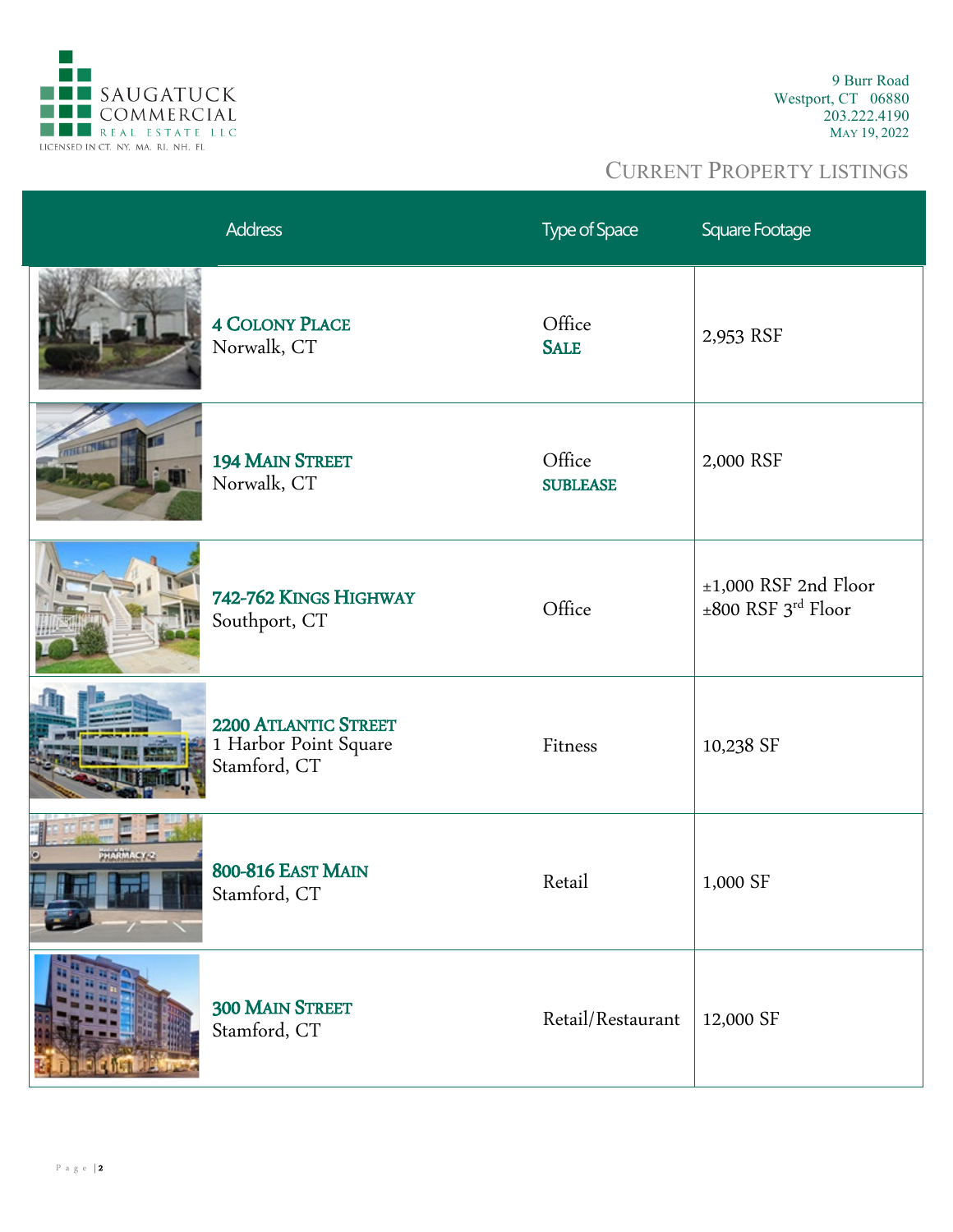

| <b>Address</b>                                                           | <b>Type of Space</b>      | Square Footage                                                    |
|--------------------------------------------------------------------------|---------------------------|-------------------------------------------------------------------|
| <b>4 STAMFORD PLAZA</b><br>Stamford, CT                                  | Office<br><b>SUBLEASE</b> | 2,465 RSF                                                         |
| <b>100 WASHINGTON BOULEVARD</b><br>2 Harbor Point Square<br>Stamford, CT | Retail                    | 2,147 SF<br>4,180 SF                                              |
| <b>885 WASHINGTON BOULEVARD</b><br>Stamford, CT                          | Retail/Restaurant         | 19,330 SF (can demise)                                            |
| <b>10 BAY STREET</b><br>Westport, CT                                     | Office                    | 2,000 RSF                                                         |
| <b>18 KINGS HIGHWAY</b><br>Westport, CT                                  | Office                    | 1,425 RSF 1st Level<br>1,325 RSF 2nd Level<br>1,500 RSF 2nd Level |
| <b>30 POST ROAD EAST</b><br>Westport, CT                                 | Office                    | 3,095 RSF                                                         |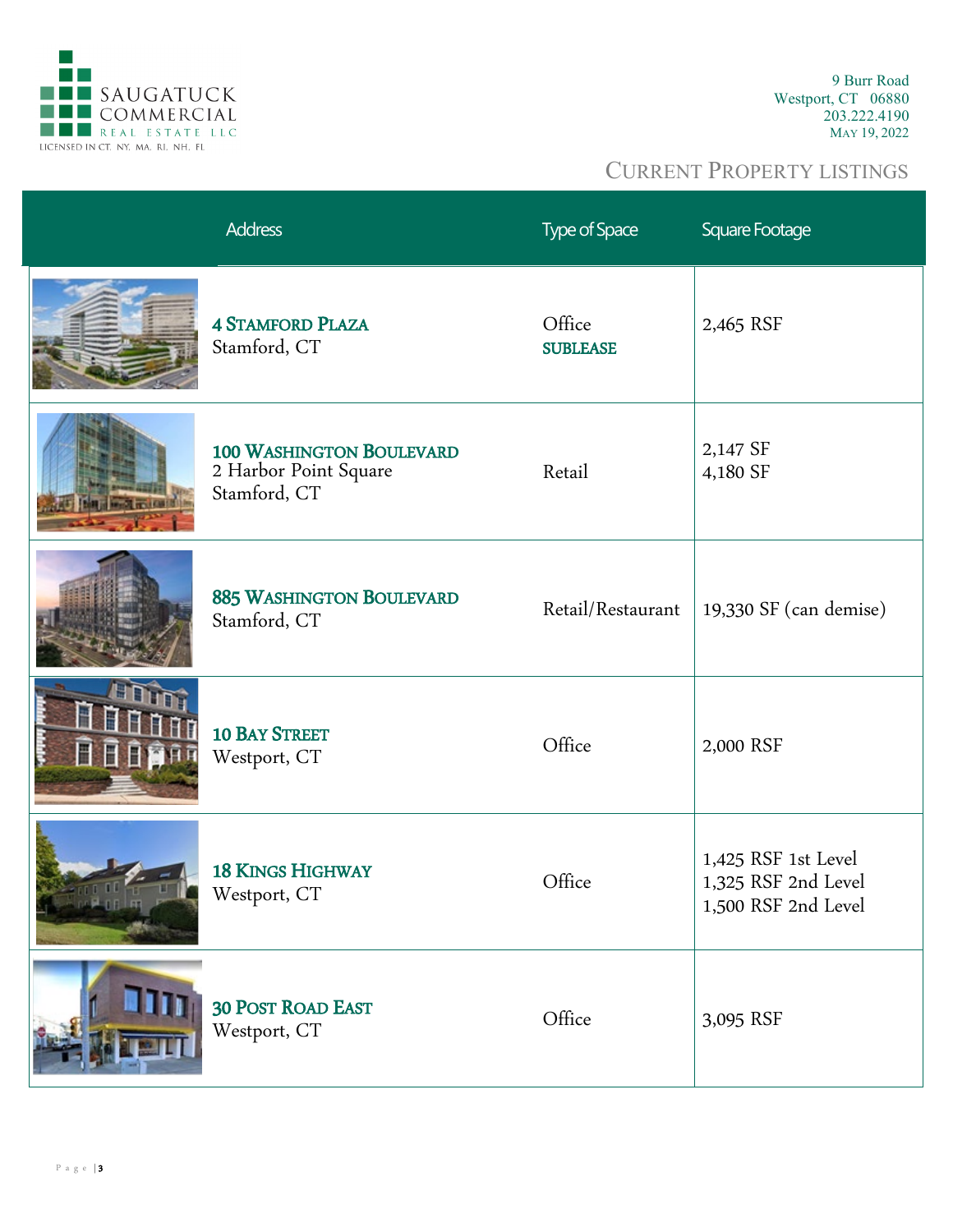

|                       | <b>Address</b>                                   | Type of Space | Square Footage           |
|-----------------------|--------------------------------------------------|---------------|--------------------------|
| <b>FIEIT</b><br>humin | <b>46-48 POST ROAD EAST</b><br>Westport, CT      | Office $(5)$  | Small individual offices |
|                       | 1835 POST ROAD EAST<br>The Manor<br>Westport, CT | Retail        | 1,136 SF                 |
|                       | <b>13 RIVERSIDE AVENUE</b><br>Westport, CT       | Office        | 4,550 RSF                |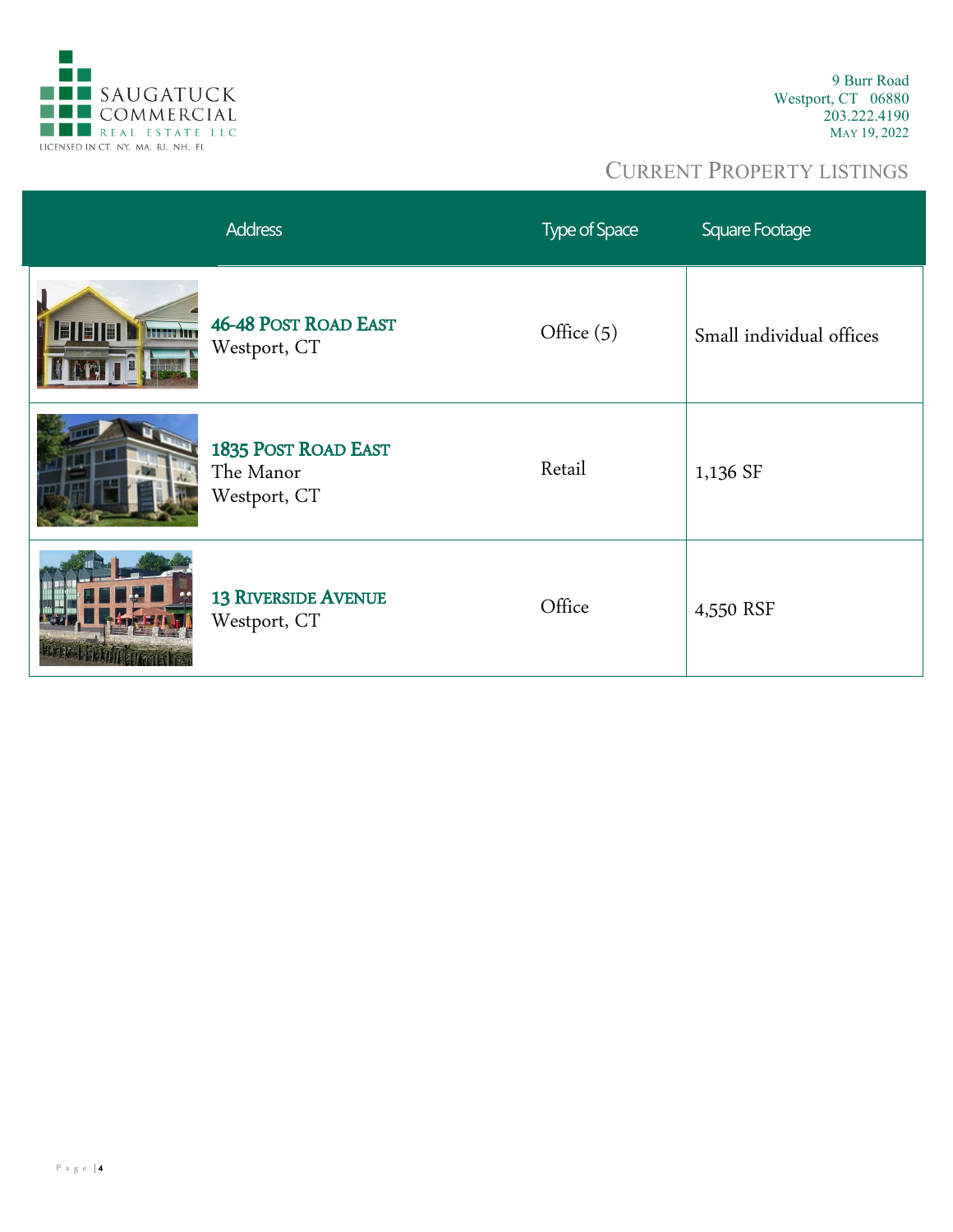

|                                            | <b>Address</b>                                                     | Type of Space             | Square Footage            |
|--------------------------------------------|--------------------------------------------------------------------|---------------------------|---------------------------|
|                                            |                                                                    |                           |                           |
| HARTFORD COUNTY, CONNECTICUT               |                                                                    |                           |                           |
|                                            | 331 COTTAGE GROVE ROAD<br>Copaco Shopping Center<br>Bloomfield, CT | Retail<br><b>SUBLEASE</b> | 10,913 SF                 |
|                                            | <b>1901 SILAS DEANE HIGHWAY</b><br>Rocky Hill, CT                  | Retail                    | 2,890 SF<br>Drive-Through |
| NEW HAVEN/NEW LONDON COUNTIES, CONNECTICUT |                                                                    |                           |                           |
|                                            | <b>670 BOSTON POST ROAD NORTH</b><br>Milford, CT                   | Retail                    | 1,690 SF<br>2,085 SF      |
|                                            | <b>111 UNIVERSAL DRIVE NORTH</b><br>North Haven, CT                | Retail                    | 2,000 SF                  |
|                                            | 104-106 BOSTON POST ROAD<br>Waterford, CT                          | Retail                    | 2,000 SF                  |